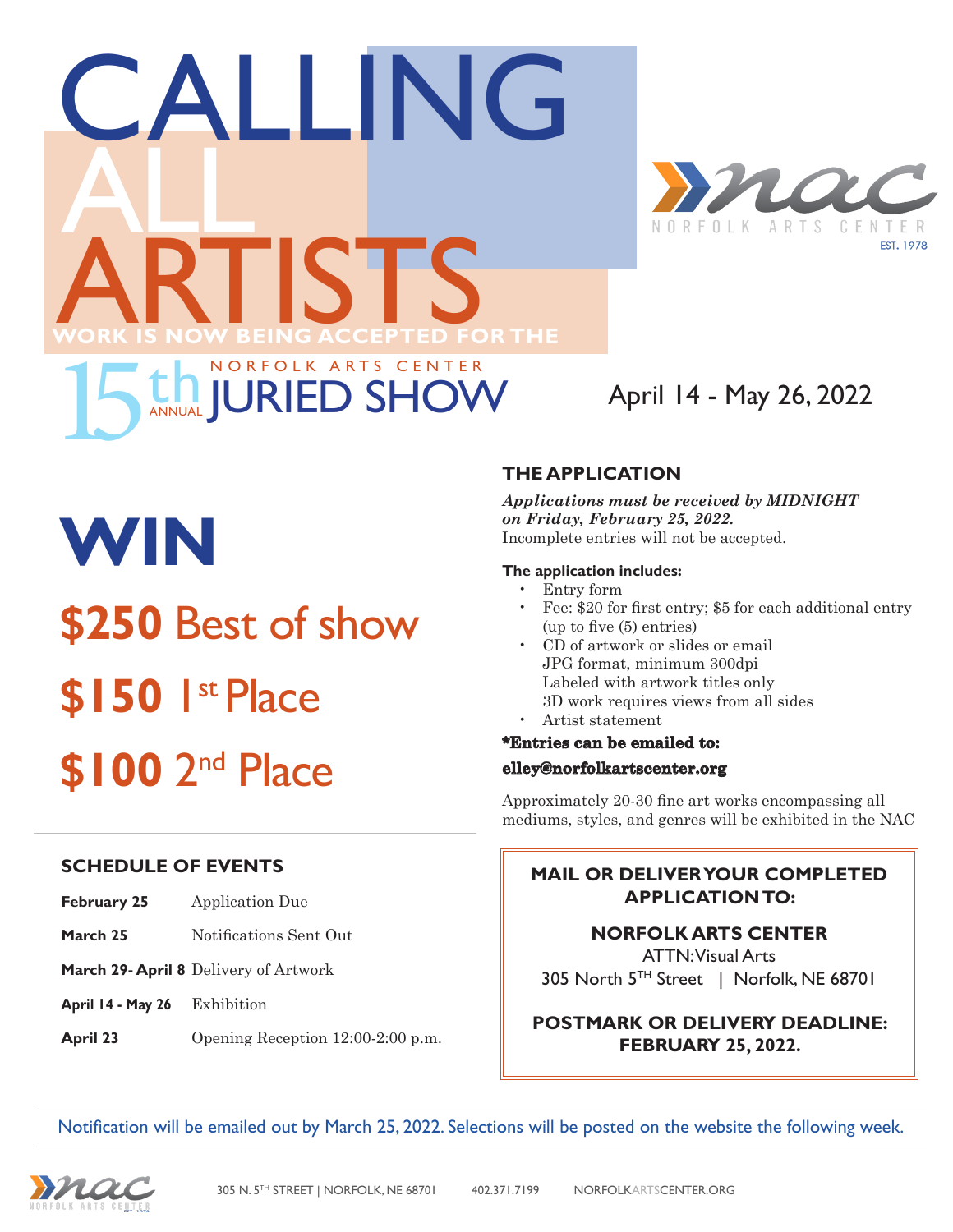### April 14 - May 26, 2022 NORFOLK ARTS CENTER JURIED SHOW

## **PROCESS**

#### **ARTWORK ELIGIBILITY**

Artists are invited to submit up to 5 individual pieces for jury, provided that the pieces meet the following requirements:

- • All work must be original, designed and created by the applicant
- All work must have been completed within the past 3 years
- • Work must be no more than 60" in any direction and under 150 lbs.
- • Work must not have been previously exhibited at the Norfolk Arts Center
- • Video and sound components must be intended for display in a gallery setting. Documented performances (such as concerts, recitals, music performances, etc.) are ineligible. The video or sound art piece must be the original work of art
- All work must be ready to hang or display
- • All work must be available for display for the full duration of the Norfolk Arts Center's Juried Exhibition, **April 14 - May 26, 2022.**

#### **ENTRY FEE**

A non-refundable entry fee of \$20 for the first entry, and \$5 for each additional entry. Artists may submit up to five (5) works. Personal checks can be made to The Norfolk Arts Center. Call for credit card assistance. All entry materials including CDs or DVDs, entry form, and entry fee must be received or postmarked no later than **midnight February 25, 2022.** Fee must be paid in full by **February 25, 2022** to be considered for exhibition. **\*Entries can be emailed to elley@norfolkartscenter.org**

#### **EXHIBITION DETAILS**

The Norfolk Arts Center's 15th Annual Juried Exhibition will be on display from April 14 - May 26, 2022, with an Opening Reception on Saturday, April 23 from 12:00-2:00 p.m. The reception will include a critique and prizes will be announced. All artists are encouraged to attend.

Best of show: \$250; 1st place: \$150; 2nd place: \$100

Notifications will be emailed out by March 25, 2022. Selected art work will be posted on the NAC webiste the following week.

#### **DELIVERY OF WORKS**

Accepted works may be shipped or hand-delivered to the Norfolk Arts Center between March 29 - April 8, 2022. **Hours:** Tuesday - Friday, 10:00 a.m. - 6:00 p.m. | Saturday, 10:00 a.m. - 2:00 p.m. | Closed Sunday & Monday

**The artist will be responsible for all shipping costs and arrangements to and from the Norfolk Arts Center. Shipped entries must be sent in reusable containers. Shipping insurance is the responsibility of the artist.** 

#### **SALES**

The Norfolk Arts Center will retain 30% commission on works sold. Payments will be mailed within 6 weeks after the close of the show. Works not for sale (NFS) must have a stated value on the application for insurance purposes.

#### **CANCELLATIONS**

A signed application is a commitment to show if your work is selected. Cancellations are discouraged. Notification must be received in writing to the Norfolk Arts Center by March 21, 2022. Works selected for display may not be removed until the exhibit conclusion. Failure to comply with the cancellation policy may result in denial from future exhibitions.

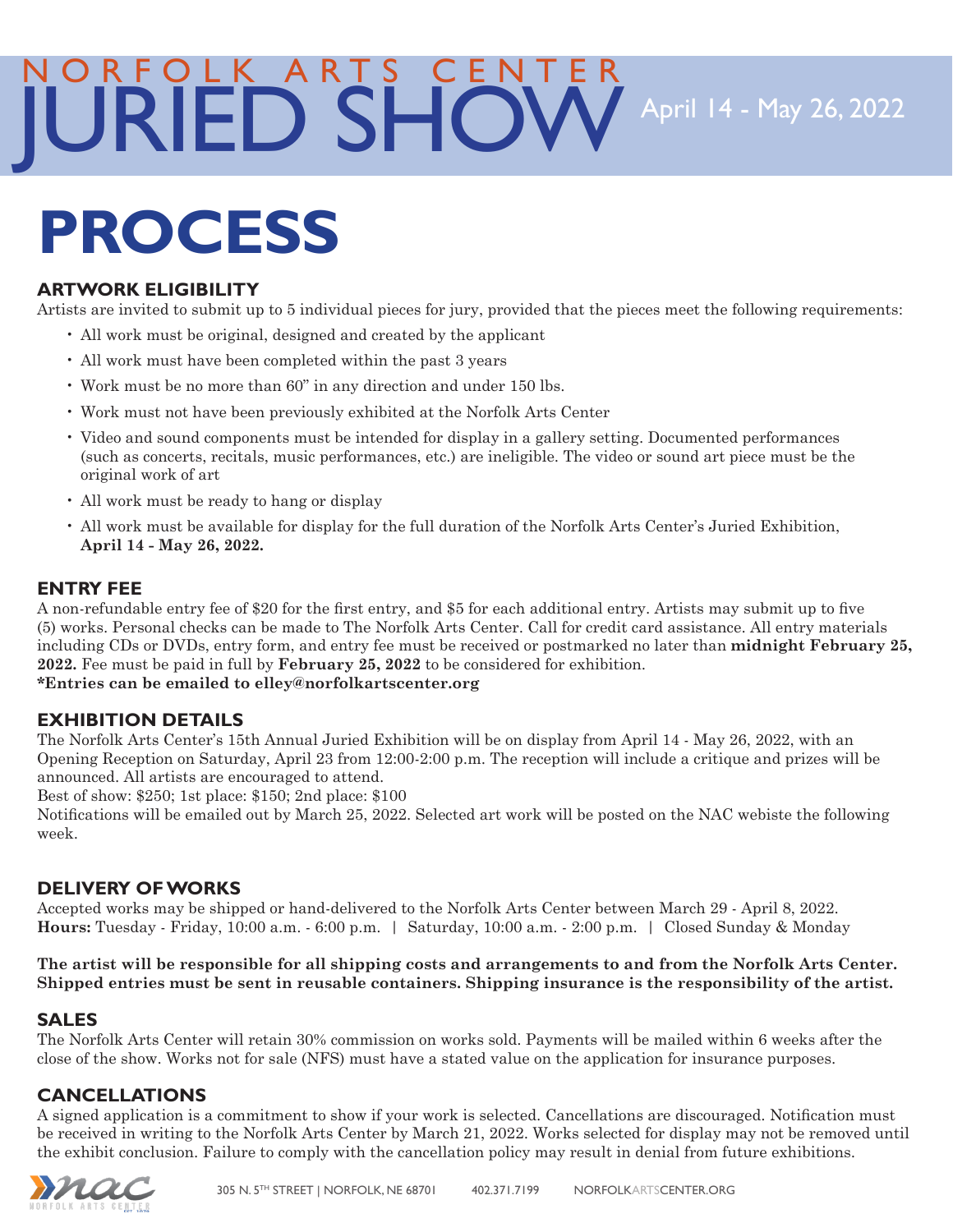### NORFOLK ARTS CENTER JURIED SHOW

April 14 - May 26, 2022

## **ENTER**

#### **APPLICATION CHECKLIST**

- • Ensure that all works you plan to submit for jury meet the artwork eligibility requirements
- • One CD or DVD containing images of your artwork JPG format, minimum 300dpi **Each image file labeled with artwork titles only**  Ensure that identifying information does not appear within the body of the image 3D artwork requires views from all sides **\*Entries can be emailed to: elley@norfolkartscenter.org**
- • One entry form
- • Artist Statement
- • Entry fee: \$20 for the first entry, and \$5 for each additional entry

#### *PLEASE DO NOT*

Send hard copies of images of artwork Include more than one CD or DVD in your application package

Submission materials will not be returned unless requested and return packaging and postage is provided. Images of accepted works will be retained by the Norfolk Arts Center for our archives and exhibition publicity purposes. Notification of acceptance will be emailed on March 25, 2022. Award winners will be selected by the Juror after the exhibition is installed and announced at the reception on Saturday, April 23 from 12:00-2:00 p.m.

#### **JUROR SELECTION**

The juror for the 15th Annual Juried Show is Beatriz Rodriguez. Beatriz is currently the printmaking professor at Wayne State College.

Beatriz Rodriguez is a printmaker and sculptor, whose work presents enigmatic dark narratives. Rodriguez was born in Cuba and at the age of twelve moved to Miami, Florida where she continues to live and work. She received her BFA degree in Printmaking from Florida International University, graduating with honors and shortly after went on to receive her MFA from the University of Miami. While attending the University of Miami, Rodriguez received the Art Printmaking Award for two consecutive years. Her artwork has been widely exhibited at South Florida art fairs, her most recent exhibition being in FatVillage where she had a solo show in the FAR Gallery. Her work has been published in Saw Palm: Florida Literature and Art as well as in Voyage Magazine Miami.

We are excited to welcome her and the Wayne State College Art Department to our gallery for the Faculty Show that will be paired with the juried show.